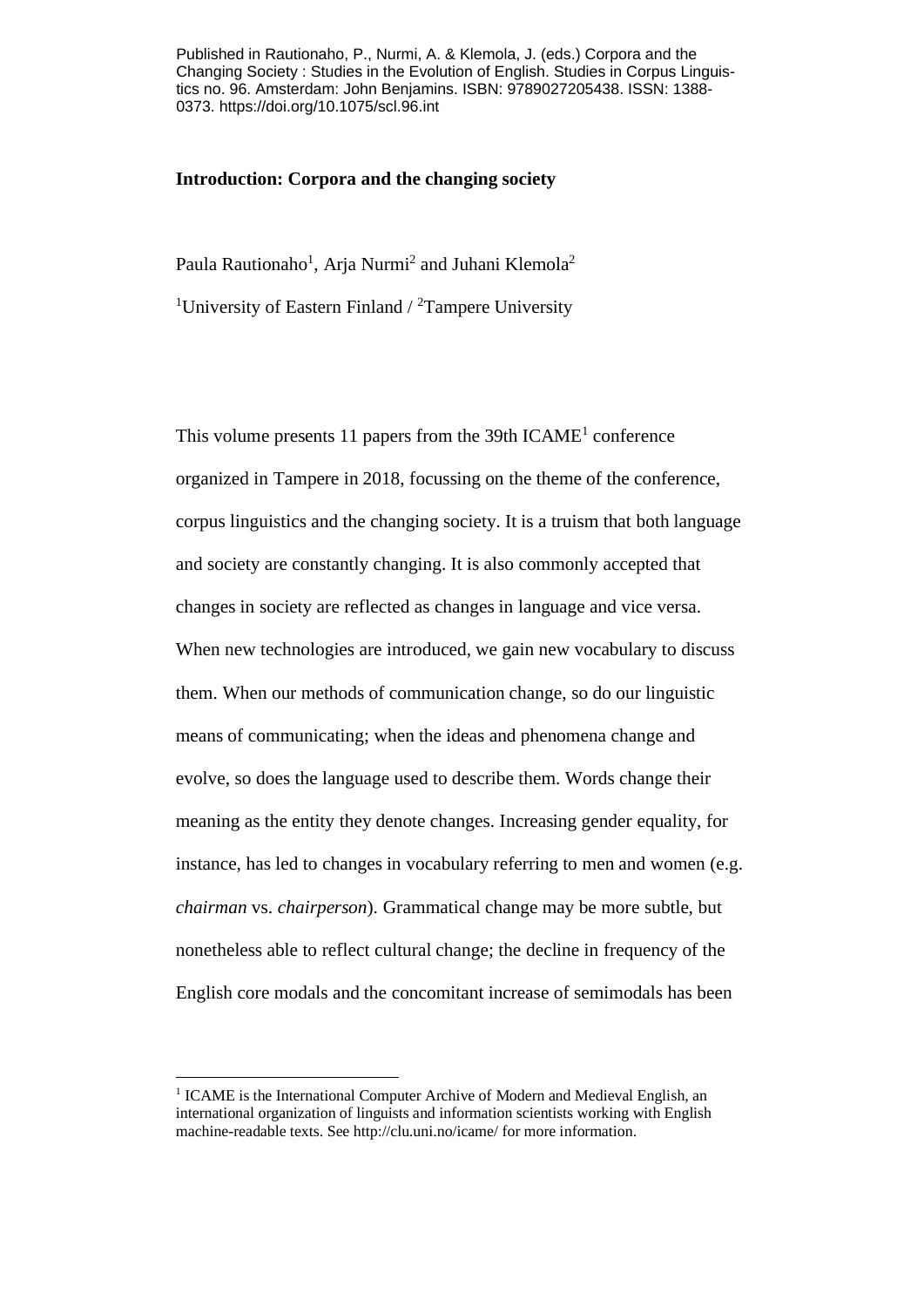linked to the process of democratization. While we sometimes think of social and societal change as phenomena of the present day and language change as something only observed in the past, both are and have been present for as long as there have been languages and societies.

This volume approaches both patterns of change, those taking place on the level of language and those where social and linguistic change are reflected in each other. All papers included deal with English, choosing anything between a long diachrony from Old English to the present, or a timespan of a few decades in the immediate past. Two unifying threads can be seen again and again in the studies presented here: the ever-increasing availability of large diachronic corpora and the growing sophistication of corpus-linguistic methodology. In true ICAME tradition, the authors of the papers are aware of the potential pitfalls of the data and methods they use, and evaluate both as part of their linguistic inquiry into the phenomena they are studying.

The studies included in this volume approach the connections between language change and societal change with the tools offered by corpus linguistics. While the approach is by no means a new one, the advances in corpus methods and the availability of new datasets have made it possible to ask new questions and expand our understanding of different aspects of language and language change. The increasingly sophisticated statistical methods used to explore modern, extensive corpora allow for insights into questions previously studied with the help of small corpora, while at the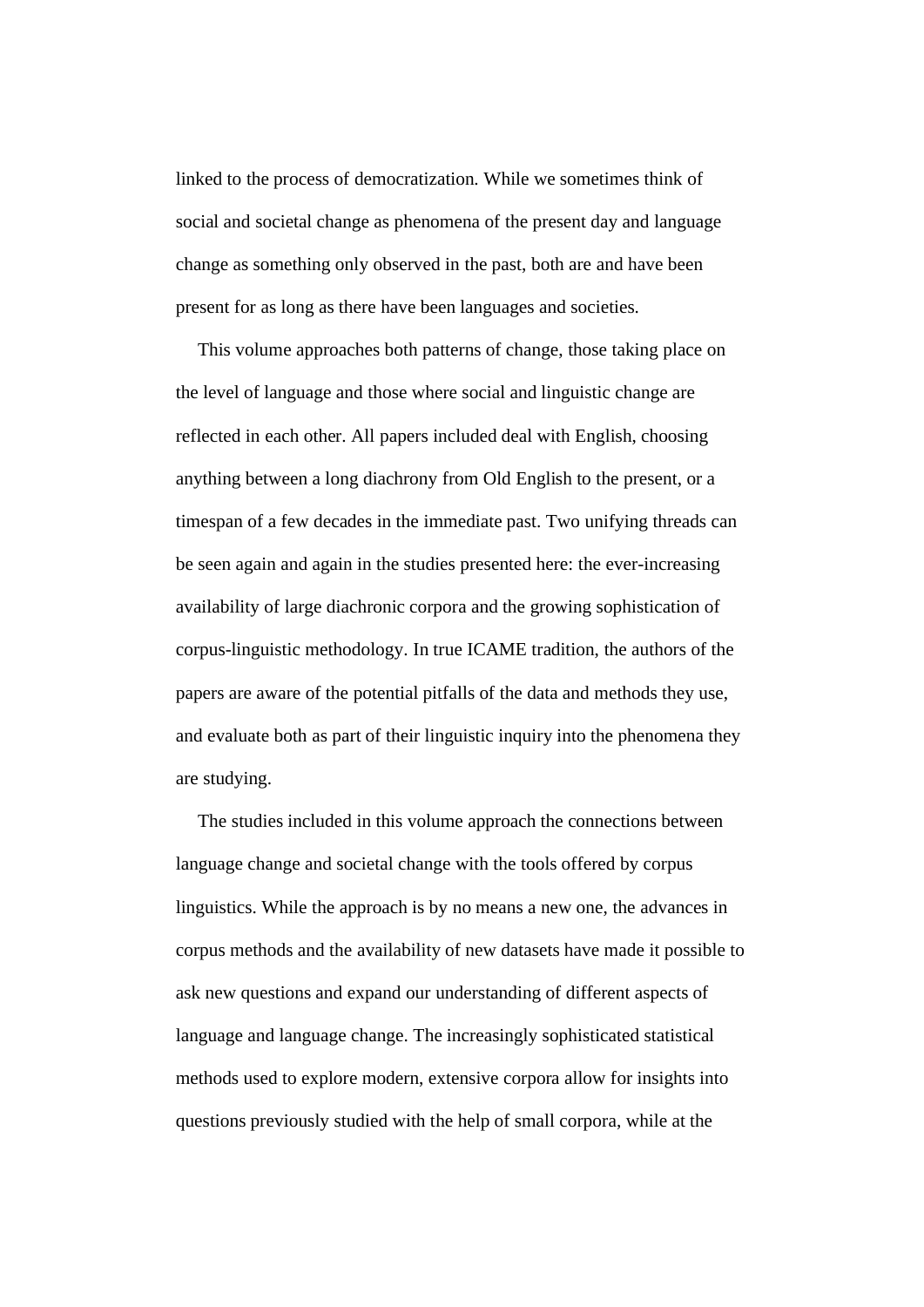same time entirely new questions can be explored with the help of these tools. The cross-fertilization of cultural studies and corpus linguistics, we hope, is beneficial for both parties, corpus linguists and researchers of cultural change alike. Corpus linguistics offers a vast array of materials and methods to investigate cultural and societal change, while cultural studies provide the theoretical background on which to build our research. The studies included in the present volume showcase the potential avenues of combining changing language and changing societies.

The main body of the volume is divided into two parts, reflecting the two main approaches taken by the authors; some focus on the changing society, while others focus on the changing language. Part 1, *Changing Society*, consists of five papers which explicitly discuss the connections between changes in society and the ways in which this is reflected in language change and language use. The papers also raise questions regarding the reliability of corpus-based data and corpus methodology in identifying such connections.

**Martin Hilpert** starts by asking a question that is very relevant to the present volume: do "frequencies of linguistic items reflect their occurrence in the real world?" – is there a correlation between how we use language and the real world? Detecting new correlations between linguistic and social phenomena is ever more tempting with the abundance of resources today, but Hilpert draws together some of the pitfalls in the analysis of (diachronic) corpus data. He then goes on to suggest measures to be taken in order to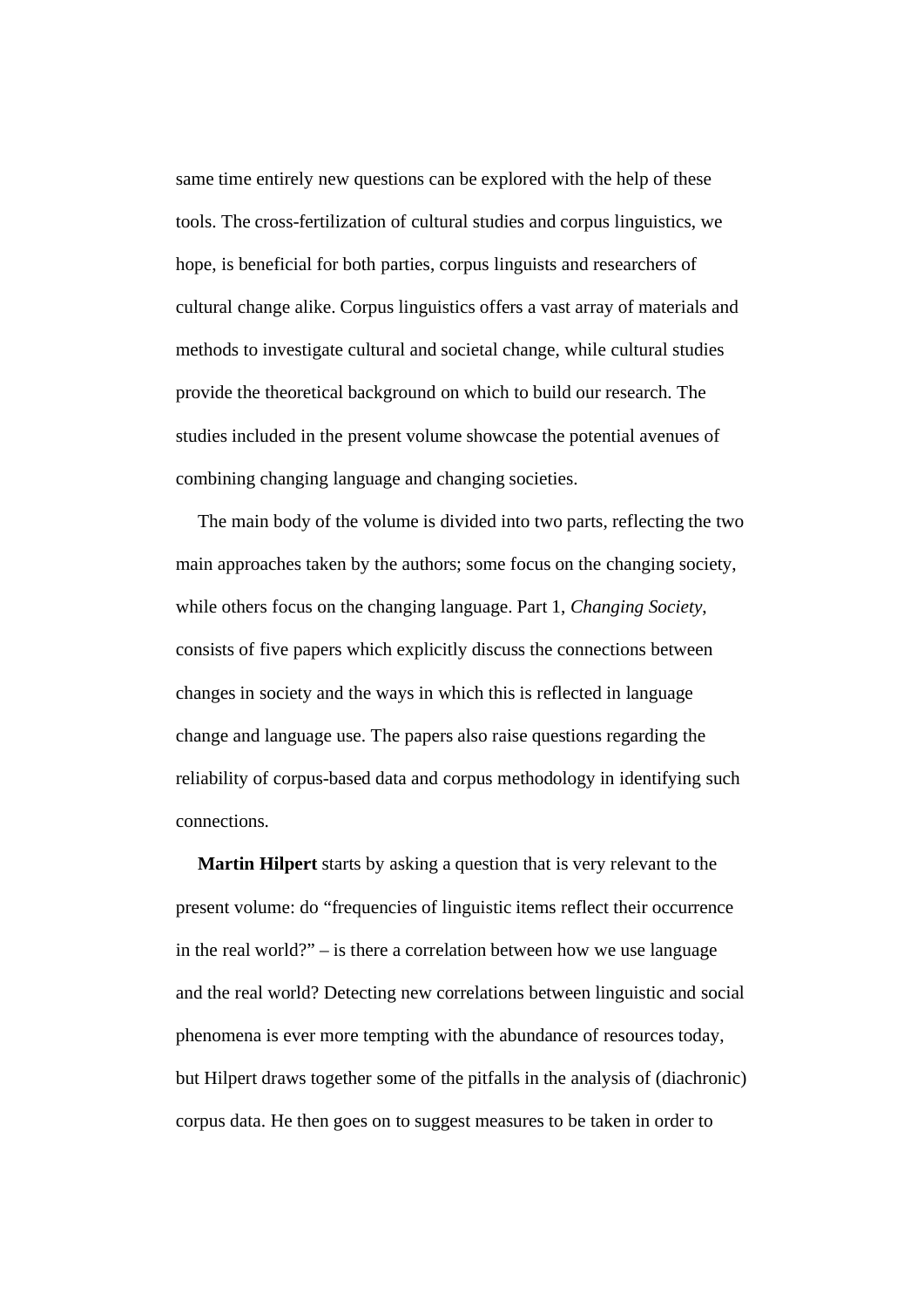avoid, for instance, reporting spurious correlations, and reminds the reader of the importance of theoretical considerations in setting up a study.

**Gavin Brookes** and **David Wright** examine right-leaning press representations of non-native English-speaking migrants living in the UK. They identify where and how these representations have changed, or remained stable, over the period 2005 to 2017. The "speak English" debate emerges as a dynamic issue; during the period of time under investigation, the attitudes towards non-native English-speaking people shifted from an economic burden to a threat to the success of the local native groups. Brookes and Wright argue that the way that the right-leaning media represents this group of people ultimately affects the public opinion and government policy regarding migrants in the UK.

**Antoinette Renouf** combines a large corpus of newspaper data with a test of corpus-linguistic tools for tracking lexical innovation through collocation. She highlights the potential advantages as well as the disadvantages of the corpus tools AVIATOR, ACRONYM, and APRIL as means of identifying semantic change in the meaning of words, particularly in the culturally, socially, and politically driven changes in recent decades. She tests five different words (*birther*, *normalis/zation*, *cougar*, *snowflake*, and *ghosting*) which have gained new meanings and discusses the ways of identifying these meanings and the pitfalls of semi-automatic identification.

**Gerold Schneider** uses the topics of poverty and industrial revolution as a case study to show how societal and linguistic changes can be detected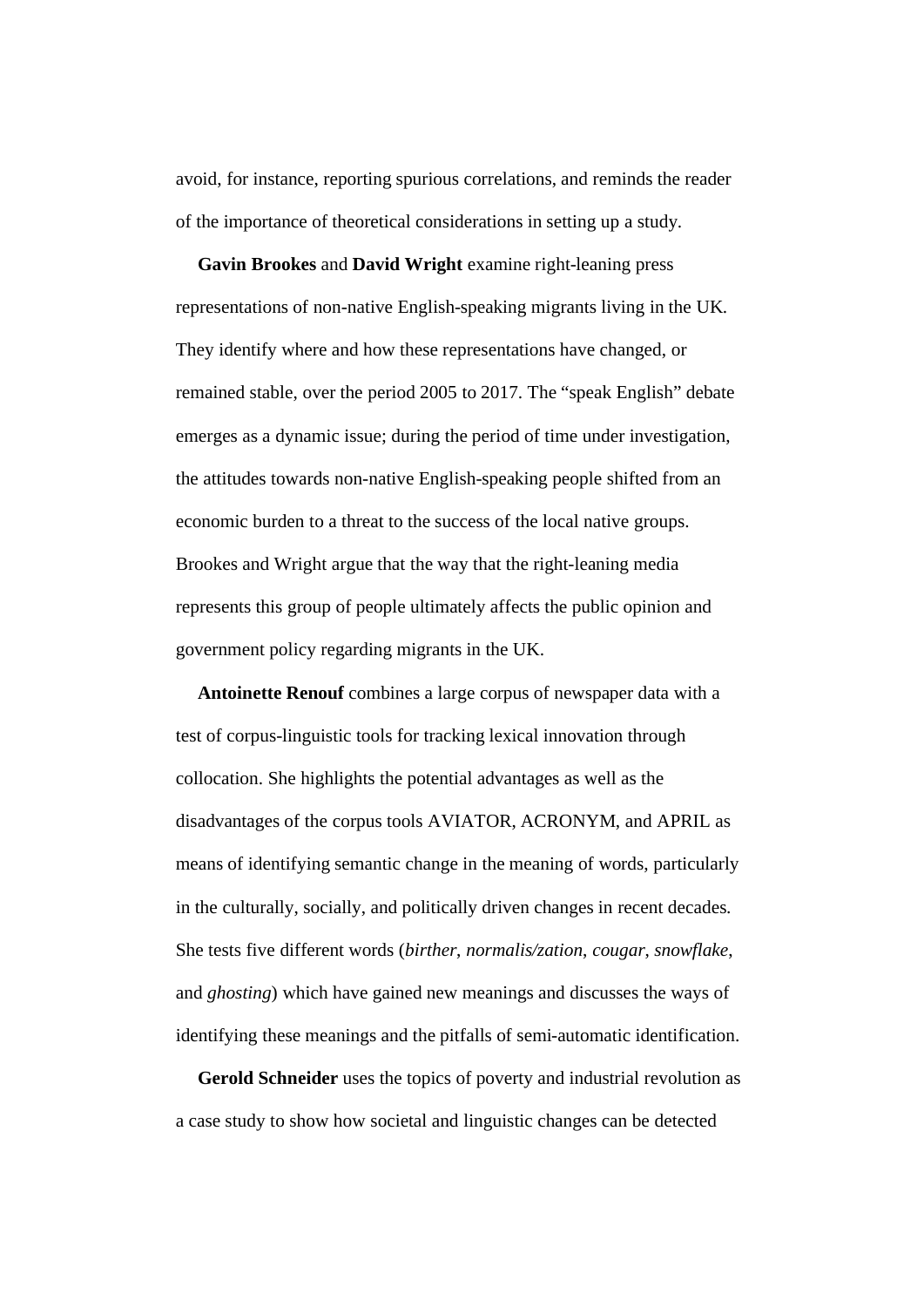using historical corpora. Building up a repository of statistical approaches, for instance topic modelling, Schneider shows how poverty, industrial revolution, and urbanization are associated with one another through, for instance, the associations of war, religion, and family.

Taking a collocational approach, **Maura Ratia** explores the changing attitudes of medical practitioners towards their patients in the years 1500 to 1800. By investigating the collocates of the words *patient* and *patients*, Ratia is able to detect a growing concern of the patients' well-being and suffering in the  $18<sup>th</sup>$  century.

Part 2 of the volume, *Changing Language*, consists of six papers focusing on individual linguistic features and their development during a specific historical period, ranging from Old English to the  $21<sup>st</sup>$  century. There is a particular focus on various types of adverbials, but changes and variation in the verb phrase are also discussed.

**Karin Aijmer** investigates the meanings and functions of the intensifier *absolutely* in recent British English. Her results show that the developments undergone by *absolutely* can be described as a trajectory from degree modifier to emphasizer and to discourse marker. A sociolinguistic account of the variables age and gender indicate that, perhaps contrary to expectations, it is the older speakers and male speakers who use *absolutely* more frequently than younger or female speakers.

Focusing on two death-related intensifiers, *deadly* and *mortal*, **Zeltia Blanco Suaréz** tracks their history from Old English to Present-day English.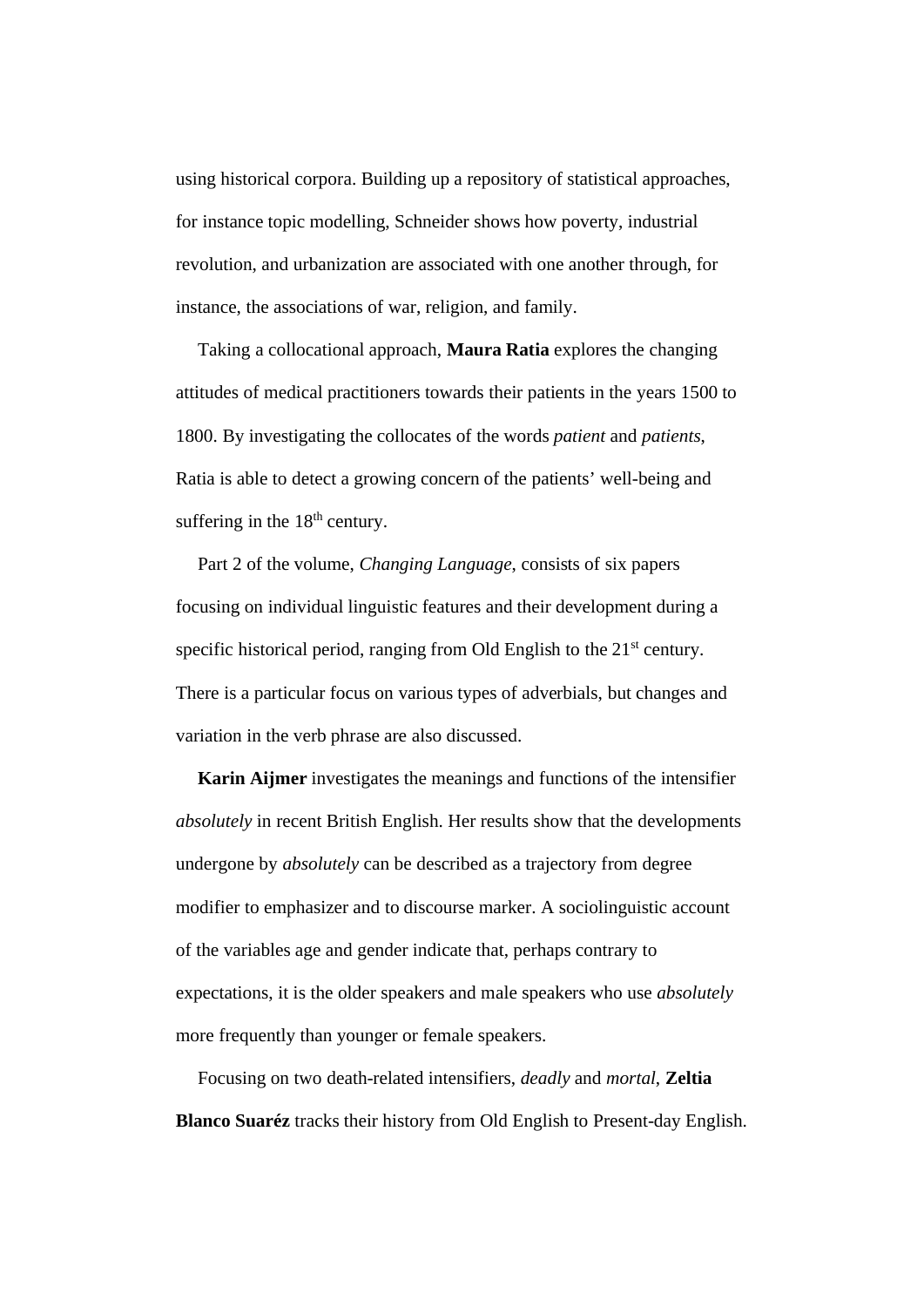A collocational analysis reveals that these intensifiers have evolved from their original literal meaning ('cause death') to the semantically bleached meaning ('very'). Blanco Suaréz concludes that *deadly* and *mortal* may well be victims of fashion: since Late Modern English they significantly decreased in frequency, and were replaced by other more powerful intensifiers.

**Yoko Iyeiri** focuses on adverbs ending in -*ingly*, tracking their history from Late Middle to Early Modern English, and finds that not only their frequency and types, but also functions have expanded. Iyeiri argues that the lexicalization of the -*ingly* adverbs may have been propelled by the creativity of individual writers in adopting and forming new adverbs. Finally, the so-called "Harry Potter adverbials" seem to have been in use earlier than what has been attested in existing research.

**Martin Schweinberger**'s study investigates the diachronic development of amplification of adjectives in American fiction data. His results indicate that *so* has replaced *very* as the dominant amplifier in predicative contexts in the 1990s. However, despite their general semantic similarity, *so* and *very* still exhibit distinct semantic profiles with respect to their semantic specialization. Schweinberger thus argues that it would be inaccurate to speak of full lexical replacement.

The topic of **Laurel Brinton**'s study is the development and functions of *that is not to say* (*that*), an introductory clause refuting an inference that could be drawn from the previous discourse. Combining diachronic and